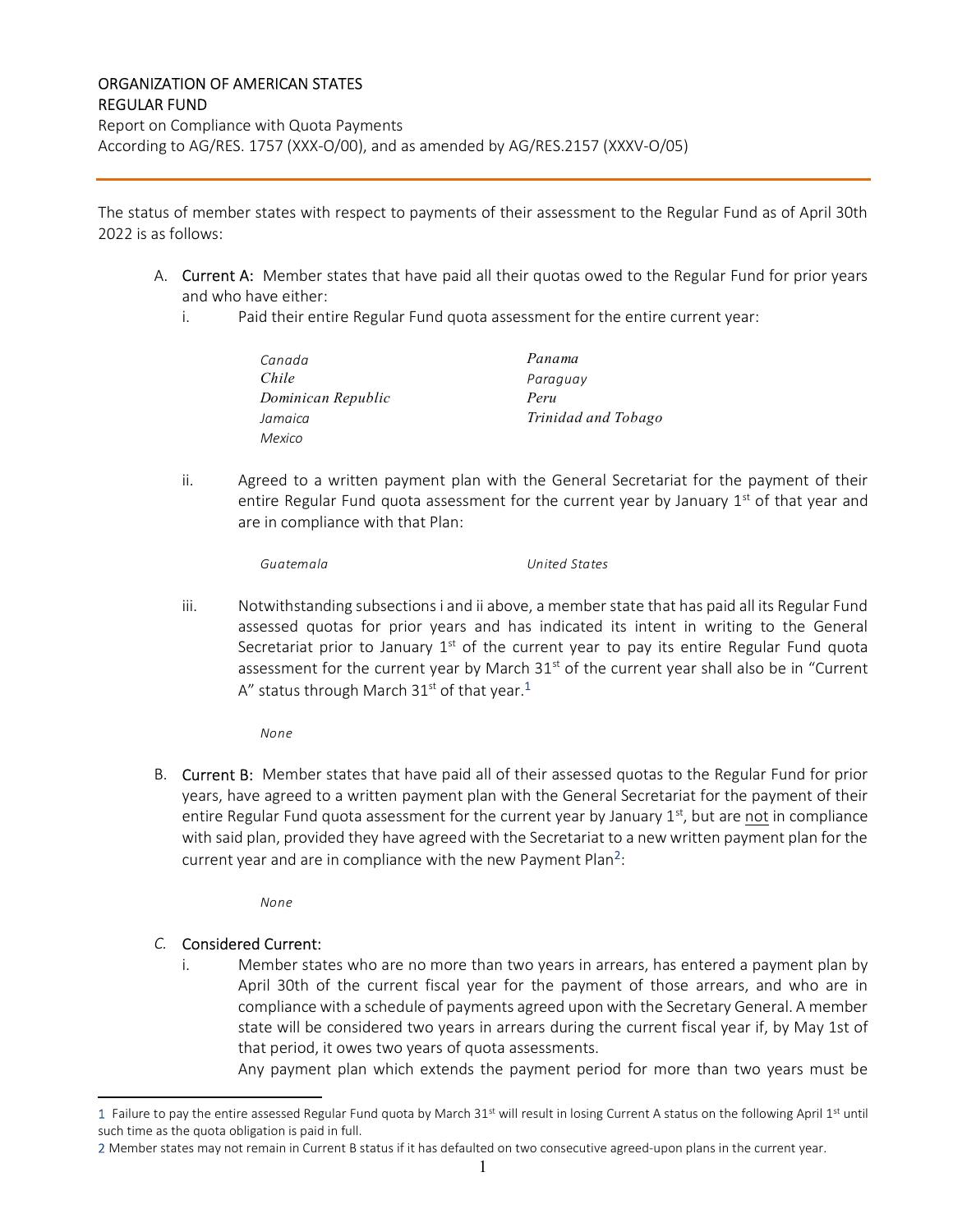approved by the Permanent Council, upon the recommendations of its Committee on Administrative and Budgetary Affairs:

None

ii. Member states whose arrears are the result of special circumstances beyond their control as determined by the Permanent Council in each case, and for a specific period, at each state's well-founded request. Past precedents established by the Permanent Council, while not binding, shall be taken into account:

None

D. Not Current: Member states that do not fall under categories Current A, Current B, or Considered Current above:

| Argentina                 | St. Kitts and Nevis              |
|---------------------------|----------------------------------|
| Brazil                    | Saint Vincent and the Grenadines |
| Dominica, Commonwealth of | Suriname                         |
| El Salvador               | Venezuela                        |
| Grenada                   |                                  |

The following member states have paid in full their assessed quotas to the Regular Fund for prior years. However, they have not paid their Regular Fund quota assessment for the current year. Nor have they agreed to a written payment plan with the General Secretariat for the payment of their entire Regular Fund quota assessment for the current year.

| Antigua and Barbuda          | Ecuador   |  |  |
|------------------------------|-----------|--|--|
| Bahamas, Commonwealth of The | Guyana    |  |  |
| <b>Barbados</b>              | Haiti     |  |  |
| <b>Belize</b>                | Honduras  |  |  |
| Bolivia                      | Nicaragua |  |  |
| Colombia                     | St. Lucia |  |  |
| Costa Rica                   | Uruguay   |  |  |

E. Years in Arrears: This is the number of years for which quotas are still owed by a member state as of May 1 of the current fiscal period, regardless of whether the member state has entered into a payment plan, and it is in compliance with that plan. For reports dated January 1-April 30, arrears include amounts owed for all prior years; for reports dated May 1-December 31, arrears include amounts owed for the current fiscal year and all prior years.